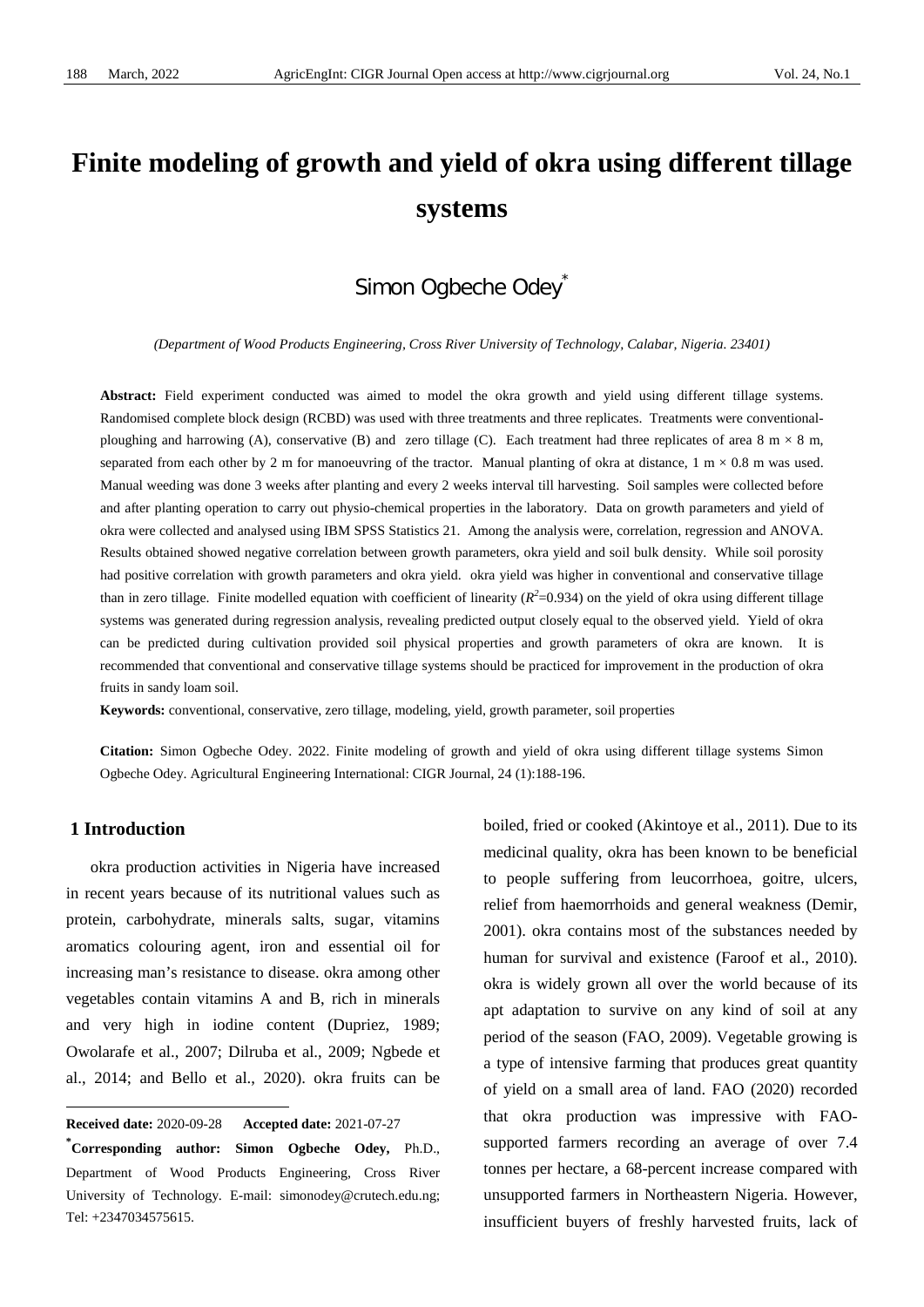storage and processing facilities constraints could be alleviated by providing efficient machines to process fresh fruits produced into more durable finished products (Bello et al., 2020).

Tillage has been an integral component of crop production systems since the beginning of agriculture (Mitchell et al., 2009). Tillage systems have effect on crops growth and yield (Odey and Manuwa, 2016). It is one of the fundamental agro-technical operations in agriculture as recorded by Reicosky and Allmaras (2003), Aikin and Afuakwa (2010), Arman (1997), Ozpinar and Clay (2006), Rashidi and Keshaavarzpour (2009), and Afolayan et al. (2010). It a known fact that passes of tractor wheels during tillage of agricultural soil results in stiffness of the soil capable of affecting both the soil properties and subsequent effects on crop growth and yields (Odey et al., 2014). Odey (2018a) revealed that Effects of soil compaction have eaten deep and are adversely affecting the production of food and fibre throughout the world.

Many authors have examined influence of different tillage systems on the growth and yield of crops. Adekiya et al. (2019) reiterated that tillage appears to be indispensable for sustainable okra production on Alfisol of southwest Nigeria. According to Ozpinar and Isik (2004), different tillage systems which affect soil properties include conventional, conservative, reduced, zero tillage or direct seeding, mulch-tillage, ridge-tillage, stale seedbed, minimum tillage and strip-tillage (Allmaras and Dowdy, 1985; Ruberson and Phatak, 1997; Mitchell et al., 2009). The soil must be in a condition that the roots can have air and as well penetrate through with adequate moisture and nutrient (Mamkagh, 2009). Conventional tillage is when the soil is ploughed and harrowed for more than once before sowing of crops. Conversation tillage refers to any tillage system that maintains at least 30% of the soil surface covered by plant residues after tillage and planting primarily where the objective is to reduce water erosion. While in zero tillage, soil is left undisturbed (Rasmussen, 1999; MWPS, 2000; Owen, 2001; ASAE, 2005; Leonard et al., 2000; Mitchell et al., 2009; and Hedayatipoor and Alamooti, 2020). Currently, there is

significant interest and emphasis on a shift to the conservation and no-tillage methods for the purpose of reducing soil compaction, controlling erosion, conserving soil and water, mitigating drought, reducing tillage costs, increasing soil organic matter, boosting crop productivity, and reducing net  $CO<sub>2</sub>$  emissions which contribute to global warming (Agbede, 2013; Odey et al., 2014, 2018). The physical and chemical properties of the soil affect growth and yield of okra, these include soil strength, bulk density, porosity, soil structure, texture, soil colloid, soil pH, total Nitrogen available phosphorus, total carbon, cation exchange capacity (CEC) and so on (Magdoff and Van Es, 2000).

Predicting crop yields has broad implications for economics, ecology, and human welfare. The large number of factors that determine crop productivity make modeling crop production at large spatial scales substantially challenging. Forecasting crop production is an even greater challenge, as it requires making inferences on future performance based on past conditions. Manjula and Djodiltachoumy (2017) reiterated that data mining is the process of analyzing data from different perspectives and summarizing it into useful information. Crop yield prediction is an important agricultural problem. Farmers always try to focus on yield as soon as cropping activities commence. In the past, yield prediction was calculated by analyzing farmer's previous experience on a particular crop. Sangeeta (2020) proposed system aimed at predicting or forecasting the crop yield by learning the past data of the farming land; by considering soil conditions, rainfall, temperature, yield and other entities. He concluded that proposed model has got more efficiency than the existing model for finding crop yield. Odey (2018b) developed a regression model for predicting the growth of Maize on soil influenced by tractor traffic. The model showed that in any particular cropping season, the yield of maize, *Ym* can be estimated, provided the number of machinery traffic on the land was known. Nkakini and Davies (2020) developed a mathematical model equation for tolerance of okra plant yield to soil densification. It was revealed that there was an approximately closed agreement between the experimented and modelled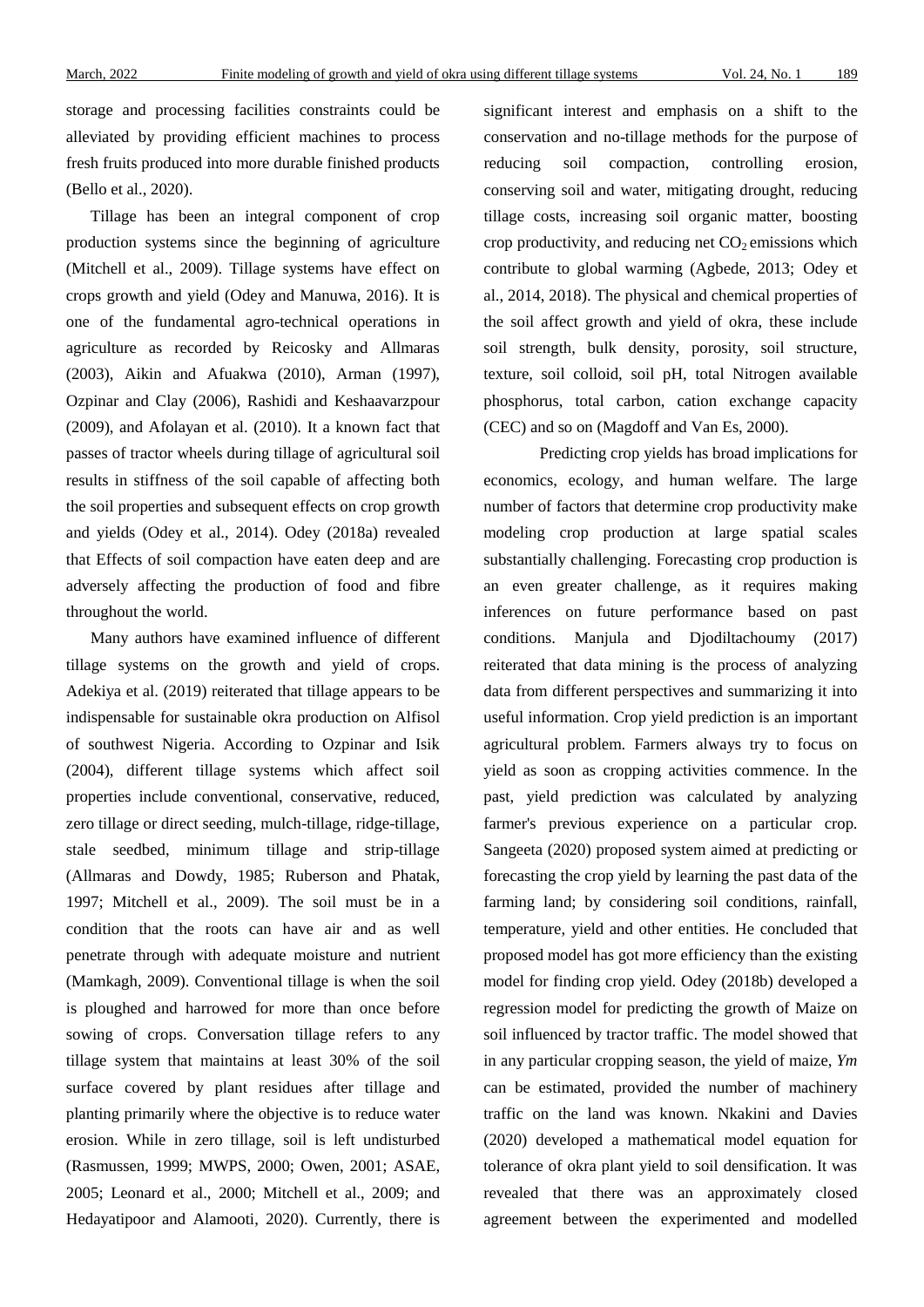values of okra yield in tolerance to soil compaction at varying tractor passes in different subplots. The model established that okra growth rate and yield increased significantly with respect to degenerate traffic passes. Hence, this study is aimed at establishing finite modeling of growth and yield of okra using different tillage systems.

#### **2 Materials and methods**

#### **2.1 Experimental site and location**

The experiment was carried out during the 2017/2018 cropping seasons at the department of Agronomy Research Farm, Faculty of Agriculture and Forestry, Cross River University of Technology, Obubra Campus, Nigeria. The area is located on longitude  $08^{\circ}20'00''E$  and latitude  $6^{\circ}05'00''N$ . Obubra Local Government Area, Cross River State has about 500-1070 mm annual rainfall. The soil type is sandy loam and a temperature range of 21℃–30℃ (CRADP, 1992). The site has a slightly sloppy topography and rain forest zone.

#### **2.2 Land preparation**

The land area was dominated with the following weeds; elephant grass (Penesitum purpurium), chromolina oduvata and centrosea the method adopted for the removal of these weeds after marking out the plot size needed, was firstly through spraying of a systemic herbicide with the help of a portable knapsack sprayer. After a period of two weeks, the vegetation was cleared.

#### **2.3 Experimental design and layout**

The design used for the experiment was randomised complete block design (RCBD). The experiment considered a land area of  $1,024$  m<sup>2</sup>. Three different tillage systems including Conventional (A), Conservative (B) and Zero (C) as treatments and each treatment had three replicates of size 8 m  $\times$  8 m, separated from each other by 2m for manoeuvring of the tractor.

#### **2.4 Treatments adopted**

#### 2.4.1 Conventional tillage

Conventional tillage (ploughing and harrowing) was done using A Massey Fergusson – MF 435 2WD/4WD tractor of 50 kW and 2,122 kg total weight to plough and harrow the plots before seeding.

#### 2.4.2 Conservative tillage

In conservative tillage 1,120 kg of plant residues were used per hectare  $(1120 \text{ kg ha}^{-1})$  to make up 30% of the soil surface use for crop planting according to ASAE (2005). Hence 7.168 kg of plant residues were used for each 8 m  $\times$  8 m plot sizes accordingly. Thus 7.168 kg of crop residue was weighed and incorporated into already ploughed bed and finally harrowed for seed sowing according to Reddy et al. (1992).

#### 2.4.3 Zero tillage

Zero or no tillage operation involved clearing the vegetation and raking before sowing the seed without disturbing the soil to a great extent (Ruberson and Phatak, 1997). The methods used for each treatment were repeated in their various replicates.

#### **2.5 Planting material and germination**

The okra seeds (Agwu Early) were sown at 0.02-0.05 m depth with a rate of 2–3 seeds per hole, then, they were later thinned to two stands. Sowing seeds were soaked for 24 hours before sowing (Omran et al., 1980). And the planting distance used in this experiment was  $1m \times 0.8$  m (inter and intra row). Growth and yield data germination was optimal and was calculated using the formula according to Agba et al. (2011);

$$
Germanation(\%) = \frac{number \ of \ plant \ germinated}{Total \ number \ of \ seeds \ planted} \ \ x \ 100
$$
\n(1)

#### **2.6 Cultural practices**

#### 2.6.1 Supply of missing stands and thinning

Supply of seedlings raised in a nursery bed beside the experimental farm was done at the planting points where germination did not occur after 1-2 weeks. This was done in the morning and the seedlings were transplanted with ball of soil attached to the roots according to Khan et al. (1990). Thinning was done manually after germination to maintain the desired plant population and optimum performance of the okra plant. 2.6.2 Weeding

Weeding of the experimental farm was done manually with cutlass 3 weeks after planting, then after every 2 weeks interval till commencement of harvest. 2.6.3 Fertilizer application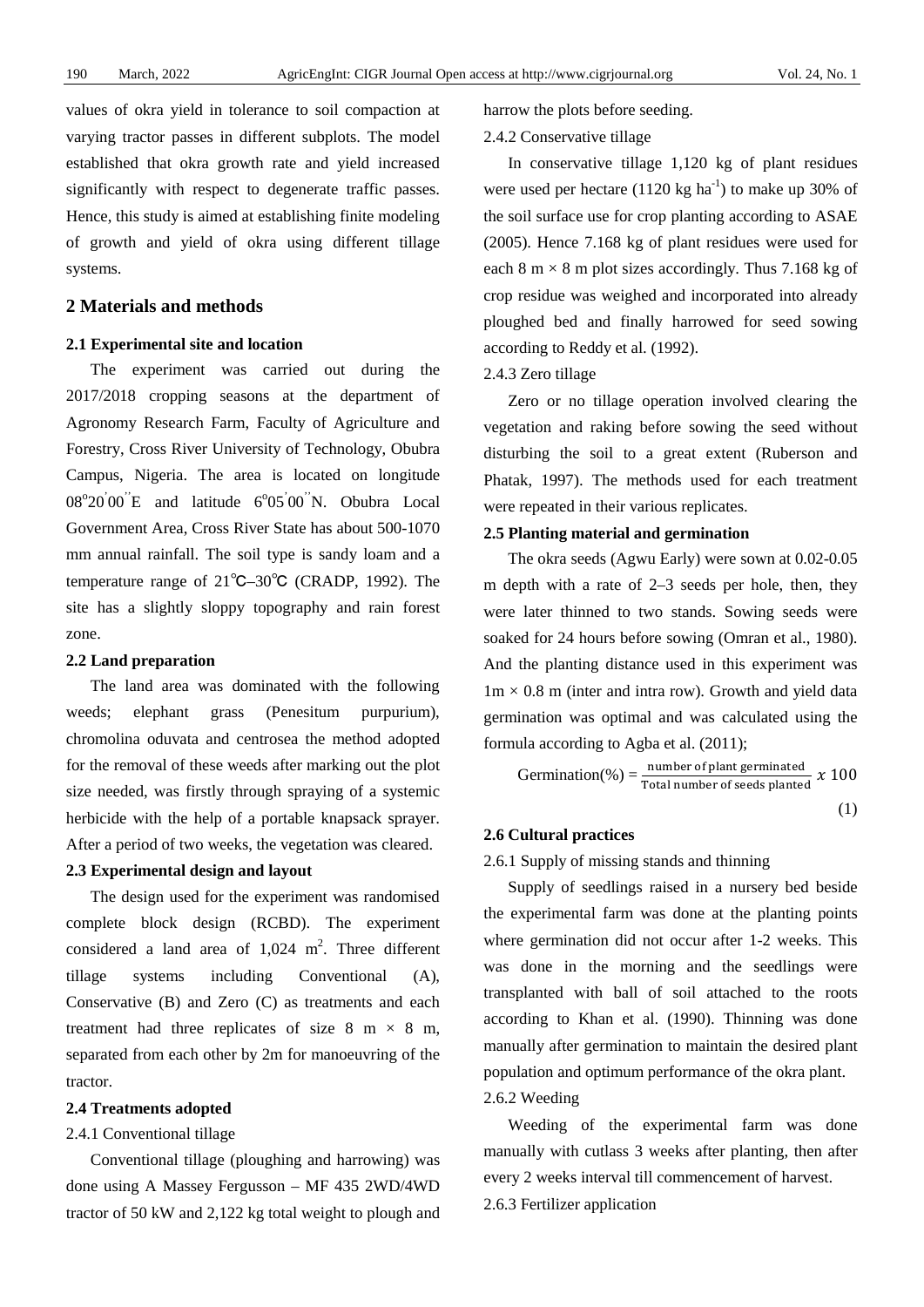Nitrogen, Phosphorus and Potassium (NPK), 12 : 12 :17 was applied after 3 weeks of planting through ring method; using 3.2 kg for each experimental plot.

#### **2.7 Data collection**

#### 2.7.1 Collection of soil samples

The initial soil samples were collected before the different tillage operations at random from the area of land  $(1,024 \text{ m}^2)$  at the depth of 0-15 cm, 16-30 cm and 31-45 cm using an undisturbed core. Soil samples were collected during the vegetative and reproductive stages at the same depths, from each treatment, the samples collected were dried, ground and sieve with 2 mm sieve for soil analysis.

2.7.2 Measurement of growth parameters and yield of okra

Data on plant height, width, number of leaves and flowers were collected 2 weeks after planting (WAP) and in every 2 weeks interval. This was done using measuring tape and veneer calliper. The okra pods (matured green pods) were harvested every 5 days interval, by cutting the pods with knife and hands. 2.7.3 Soil bulk density and porosity

The samples were oven dried at a temperature of 100℃ for 24 hours and then bulk density and porosity were determined using the method described by Black and Hartge (1986).

#### **2.8 Analysis**

#### 2.8.1 Laboratory analysis

Soil samples collected from the experiment were subjected to laboratory analysis at Soil Science Laboratory, University of Agriculture, Makurdi. Particle size; was determined by the hydrometer method as described by Gee and Bauder (1986). Soil pH was determined in water 1:2 soil: water ratio using pH meter with glass electrode. Exchangeable cations, calcium and magnesium were determined in the extract by EDTA titration and potassium and sodium by the use of flame photometer (Udo et al., 2009). Organic matter was determined by the dichromate wet-oxidation method as described by Nelson and Sommers (1996). Available phosphorus was determined by the Bray-1 method as described by Kuo (1996). Total nitrogen was determined by the micro-Kjeldahl digestion and distillation method as described by Bremmer (1996). Cation exchange capacity was determined by method described by Sumner and Miller (1996).

#### 2.8.2 Statistical analysis

Data for growth and yield of okra in this experiment were analysed using IBM Statistical Package for Social Sciences (SPSS) Statistics Version 21. Correlation, regression and ANOVA analysis were carried out.

#### **3 Results and discussion**

#### **3.1 Soil properties of the experimental site**

The result of pre-treatment of soil physio-chemical properties of the experimental site in Table 1 indicated that the soil is sandy loam with high sand particles in all the depths - 0 to 15 cm, 16 to 30 cm and 31 to 45 cm, the soil was mildly acidic in the various depths. Soil in the depth of 0 to 15 cm contains a higher amount of organic matter than that of 16 to 30 cm and that of 31 to 45 cm, this confirmed that soil organic matter decreases with depth. The soil total N, available P, cations exchange capacity (CEC), Mg and organic matter where low and this is an indication of the inherent low fertility status of tropical soils as reported by Ojeniyi (2010).

|  | Table 1 Pre-Treatment soil properties of the experimental site at depths of 0 to 15 cm, 16 to 30 cm and 31 to 45 cm |
|--|---------------------------------------------------------------------------------------------------------------------|
|  |                                                                                                                     |

| Depths    |       |           | Particle size distribution |          | pH         |            | Org<br>$C\%$ | Org<br>$M\%$ | $N\%$     | Bray 1 P<br>ppm | Ca<br>cent m | Mg<br>Mol  | K<br>kg    | Na<br>soil | <b>CEC</b> |
|-----------|-------|-----------|----------------------------|----------|------------|------------|--------------|--------------|-----------|-----------------|--------------|------------|------------|------------|------------|
|           | %     | %         | $\%$                       | Textural | $H_2O$     | <b>KCl</b> |              |              |           |                 |              |            |            |            |            |
|           | sand  | silt      | clay                       | class    | 1:1        | 1:1        |              |              |           |                 |              |            |            |            |            |
| $0-15$ cm | 76.0  | 12.0      | 12.0                       | Sandy    | 5.93       | 5.11       | 0.86         | 1.49         | 0.092     | 3.68            | 3.71         | 1.58       | 0.33       | 0.64       | 6.50       |
|           |       |           |                            | loam     |            |            |              |              |           |                 |              |            |            |            |            |
| 16-30cm   | 75.9  | 12.9      | 11.2                       | Sandy    | 5.91       | 5.02       | 0.77         | 1.33         | 0.094     | 3.81            | 3.69         | 1.62       | 0.34       | 0.70       | 6.46       |
|           |       |           |                            | loam     |            |            |              |              |           |                 |              |            |            |            |            |
| 31-45cm   | 70.2  | 13.7      | 16.3                       | Sandy    | 5.50       | 4.80       | 0.66         | 1.14         | 0.088     | 3.9             | 3.77         | 1.66       | 0.30       | 0.69       | 6.43       |
|           |       |           |                            | loam     |            |            |              |              |           |                 |              |            |            |            |            |
| <b>SD</b> | ± 3.3 | $\pm 0.9$ | ± 2.7                      |          | $\pm 0.24$ | $\pm 0.16$ | $\pm 0.10$   | $\pm 0.18$   | $\pm 0.0$ | $\pm 0.11$      | $\pm 0.04$   | $\pm 0.04$ | $\pm 0.02$ | $\pm 0.03$ | $\pm 0.04$ |

**Source:** Field Data 2017/2018 cropping seasons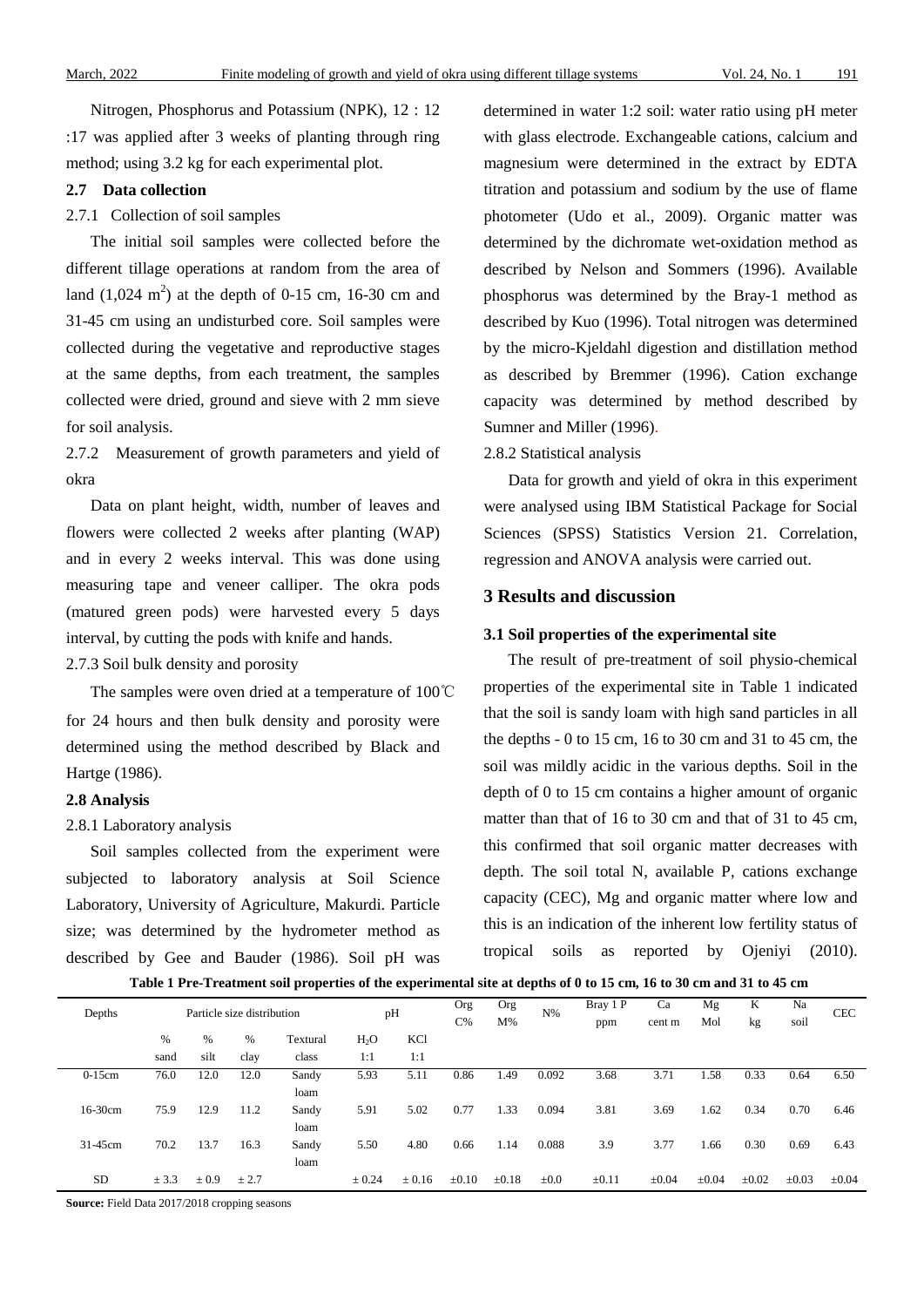## **3.2 Soil properties as influence by treatments, growth parameters and yield of okra**

Tables 2 and 3 showed soil physical properties as influenced by treatments, growth parameters and yield of okra respectively. In Table 2, the result of post-tillage soil physio-chemical properties as influenced by the different tillage systems indicated that soil in all the treatments have the same textural class which is sandy loam soil with sand having higher percentages in the various treatments. Soil pH in all the treatments and their various depths, remains mildly acidic, organic matter was discovered to be higher in the depth 0-15 in both conventional and conservative tillage than the other depths with an exception in zero tillage.

Whereas the different tillage did not increase soil N, available P, Cation exchange capacity (CEC), Mg, Ca and Na in the depth 0 to 15, 16 to 30 cm and 31 to  $45$ cm. This finding agreed with that of (Brady and Weil., 2002), which reported that soil comprises of minerals, organic matter, water and air. And also agreed with that of (Carter, 2002), which stated that soil texture is the proportion of sand silt and clay.

The results from Table 3 revealed that conventional and conservative tillage influenced or lead to higher fruit production of okra than zero tillage. The results agreed with that of Lal (1991) who stated that different tillage systems can influence okra production in terms of fruits yield.

| Treatments                | Depths    |            | Particle size distribution |           |               |                  | pH         | Org        | Org        | $N\%$     | <b>Bray</b>    | Ca         | Mg/        | $\overline{K}$ | Na         | CEC        |
|---------------------------|-----------|------------|----------------------------|-----------|---------------|------------------|------------|------------|------------|-----------|----------------|------------|------------|----------------|------------|------------|
|                           |           |            |                            |           |               |                  |            | $C\%$      | M%         |           | P <sub>1</sub> | vaut       | mmol       | (% )           | (% )       |            |
|                           |           |            |                            |           |               |                  |            |            |            |           | <b>PPM</b>     | cent m     |            |                |            |            |
|                           |           | $\%$       | $\%$                       | $\%$      | Textural      | H <sub>2</sub> O | <b>KCl</b> |            |            |           |                |            |            |                |            |            |
|                           |           | sand       | silt                       | clay      | class         | 1:1              | 1:1        |            |            |           |                |            |            |                |            |            |
| $\boldsymbol{\mathsf{A}}$ | $0-15cm$  | 71.1       | 13.1                       | 15.8      | Sandy<br>loam | 6.17             | 5.35       | 0.77       | 1.33       | 0.079     | 3.62           | 3.58       | 1.63       | 0.29           | 0.68       | 6.11       |
|                           | $16-$     | 75.4       | 11.2                       | 13.4      | Sandy         | 6.25             | 5.15       | 0.74       | 1.30       | 0.078     | 3.46           | 3.49       | 1.61       | 0.29           | 0.65       | 6.18       |
|                           | 30cm      |            |                            |           | loam          |                  |            |            |            |           |                |            |            |                |            |            |
|                           | $31 -$    | 76.2       | 11.5                       | 12.3      | Sandy         | 6.00             | 5.20       | 0.71       | 1.24       | 0.077     | 3.11           | 3.44       | 1.58       | 0.29           | 0.66       | 6.00       |
|                           | 45cm      |            |                            |           | loam          |                  |            |            |            |           |                |            |            |                |            |            |
| $\rm SD$                  |           | $\pm 3.2$  | $\pm 0.85$                 | $\pm 2.7$ |               | $\pm 0.1$        | $\pm 0.1$  | $\pm 0.03$ | $\pm 0.05$ | $\pm 0.0$ | $\pm 0.26$     | $\pm 0.07$ | $\pm 0.03$ | $\pm 0.0$      | $\pm 0.02$ | $\pm 0.09$ |
|                           | $0-15$ cm | 72.2       | 13.4                       | 15.4      | Sandy         | 5.95             | 5.00       | 0.80       | 1.38       | 0.077     | 2.86           | 3.63       | 1.57       | 0.30           | 0.67       | 6.20       |
| B                         |           |            |                            |           | loam          |                  |            |            |            |           |                |            |            |                |            |            |
|                           | $16-$     | 76.3       | 12.4                       | 11.3      | Sandy         | 5.86             | 5.00       | 0.77       | 1.33       | 0.077     | 3.01           | 3.58       | 1.62       | 0.27           | 0.64       | 6.08       |
|                           | 30cm      |            |                            |           | loam          |                  |            |            |            |           |                |            |            |                |            |            |
|                           | $31 -$    | 69.2       | 14.2                       | 16.6      | Sandy         | 5.00             | 4.50       | 0.56       | 0.97       | 0.075     | 3.05           | 3.80       | 1.70       | 0.31           | 0.70       | 6.75       |
|                           | 45cm      |            |                            |           | loam          |                  |            |            |            |           |                |            |            |                |            |            |
| SD                        |           | $\pm 3.6$  | ±0.9                       | $\pm 2.8$ |               | $\pm 0.5$        | $\pm 0.3$  | $\pm 0.1$  | $\pm 0.2$  | $\pm 0.0$ | $\pm 0.1$      | $\pm 0.1$  | $\pm 0.1$  | $\pm 0.0$      | $\pm 0.03$ | ±0.4       |
|                           | $0-15$ cm | 75.4       | 11.6                       | 13.0      | Sandy         | 5.92             | 5.10       | 0.72       | 1.24       | 0.081     | 3.77           | 3.41       | 1.57       | 0.26           | 0.64       | 5.96       |
| $\mathbf C$               |           |            |                            |           | loam          |                  |            |            |            |           |                |            |            |                |            |            |
|                           | $16-$     | 77.0       | 12.1                       | 10.9      | Sandy         | 6.11             | 5.90       | 0.80       | 1.38       | 0.079     | 3.83           | 3.51       | 1.60       | 0.26           | 0.66       | 6.21       |
|                           | 30cm      |            |                            |           | loam          |                  |            |            |            |           |                |            |            |                |            |            |
|                           | $31 -$    | 75.0       | 11.3                       | 13.7      | Sandy         | 6.25             | 5.33       | 0.88       | 1.52       | 0.075     | 3.82           | 3.50       | 1.62       | 0.27           | 0.67       | 6.22       |
|                           | 45cm      |            |                            |           | loam          |                  |            |            |            |           |                |            |            |                |            |            |
| <b>SD</b>                 |           | $\pm 1.06$ | $\pm 0.4$                  | $\pm 1.5$ |               | $\pm 0.2$        | $\pm 0.4$  | $\pm 0.1$  | $\pm 0.1$  | $\pm 0.0$ | $\pm 0.03$     | $\pm 0.1$  | $\pm 0.03$ | $\pm 0.01$     | $\pm 0.02$ | $\pm 0.2$  |

| Table 2 Soil properties as influence by treatments |  |  |  |  |
|----------------------------------------------------|--|--|--|--|
|----------------------------------------------------|--|--|--|--|

**Source:** Field Data 2017/2018 cropping seasons

#### **Table 3 Mean values of bulk density, porosity, growth parameters and yield of okra**

| Treatments/<br>Replicates | Soil Bulk<br>Density $(\%)$ | Soil Porosity | Height of<br>okra (cm) | width of<br>okra(cm) | No of<br>leaves/<br>stand | No. of<br>flowers/<br>stand | No. of<br>fruits/<br>stand | Total yield (kg)<br>plot- $64 \text{ m}^{-2}$ ) | Total yield<br>$(kg ha-1)$ |
|---------------------------|-----------------------------|---------------|------------------------|----------------------|---------------------------|-----------------------------|----------------------------|-------------------------------------------------|----------------------------|
| A <sub>1</sub>            | 0.49                        | 0.82          | 77                     | 19.78                | 43.2                      | 17.6                        | 13.6                       | 45.6                                            | 7,125                      |
| A <sub>2</sub>            | 0.52                        | 0.80          | 75.8                   | 17.76                | 44                        | 6.4                         | 8                          | 40.8                                            | 6,375                      |
| A <sub>3</sub>            | 0.54                        | 0.80          | 80.6                   | 23.84                | 48                        | $\overline{4}$              | 9.6                        | 48.8                                            | 7,625                      |
| B1                        | 0.46                        | 0.83          | 88.6                   | 19.12                | 56.8                      | 16                          | 16.8                       | 62.4                                            | 9,750                      |
| B <sub>2</sub>            | 0.54                        | 0.79          | 56.6                   | 13.02                | 45.6                      | 14.4                        | 7.2                        | 29.6                                            | 4,625                      |
| B <sub>3</sub>            | 0.46                        | 0.83          | 81.4                   | 25.08                | 68.8                      | 19.2                        | 19.2                       | 47.2                                            | 7,375                      |
| C <sub>1</sub>            | 0.54                        | 0.80          | 58                     | 14.24                | 33.6                      | 9.6                         | 15.2                       | 31.2                                            | 4,875                      |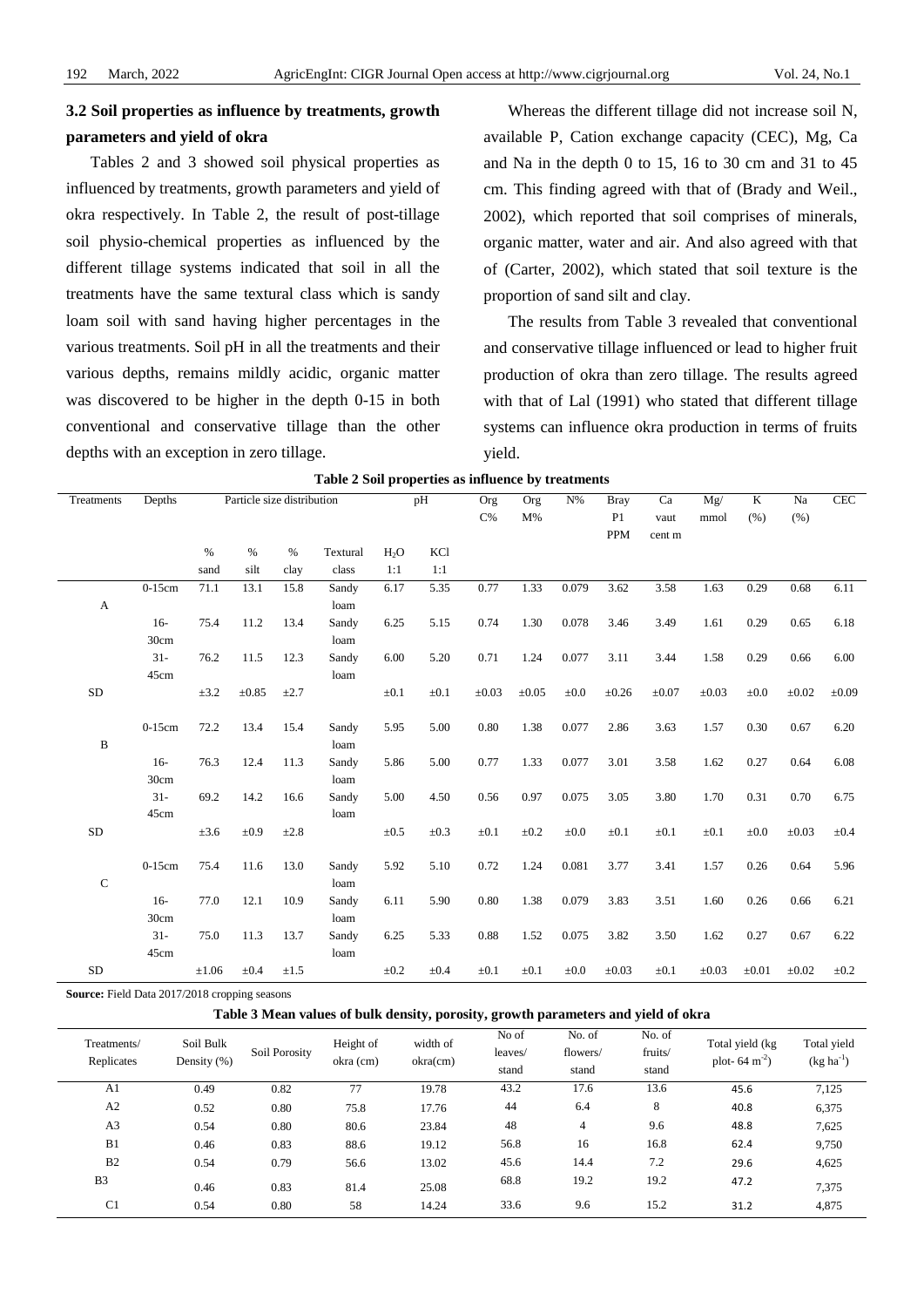| March, 2022    | Finite modeling of growth and yield of okra using different tillage systems |            |        |       |        |       |       |             | 193     |
|----------------|-----------------------------------------------------------------------------|------------|--------|-------|--------|-------|-------|-------------|---------|
|                |                                                                             |            |        |       |        |       |       |             |         |
| C <sub>2</sub> | 0.59                                                                        | 0.78       |        | 16.54 | 44     | 8.8   | 8.0   | 36.8        | 5,750   |
| C <sub>3</sub> | 0.52                                                                        | 0.80       | 68.4   | 14.08 | 32.8   | 8.0   | 5.6   | 40.8        | 6,375   |
| <b>SD</b>      | $\pm 0.04$                                                                  | $\pm 0.02$ | ±10.68 | ±4.26 | ±11.09 | ±5.37 | ±4.83 | $\pm 10.00$ | ±1562.2 |

**Source:** Field Data 2017/2018 cropping seasons

## **3.3 Correlation of soil properties, growth parameters and yield of okra**

The result in Table 4 showed the correlation coefficients for soil properties, growth parameters and yield of okra. It showed that the correlation between height and width of okra tends to one, and almost similar to that of leaves and width which proved that there is a strong positive relationship between height, width and leaves of okra. This result is similar to that of Ariyo et al. (1987) which revealed that there is a strong relationship between the growth parameters of crops. Whereas, the correlation of soil bulk density and porosity to growth parameters and yield of okra revealed that, there was a strong positive correlation between growth parameters and yield of okra and soil porosity. When soil porosity was 1.000, height, width, number of leaves, flowers and yield of okra stood at 0.5249, 0.4904, 0.6115, 0.6825 and 0.6909 respectively. While there was a strong negative correlation between soil bulk density, growth parameters and yield of okra as shown in the Table 4. At soil bulk density of 1.000, soil porosity was -1.000, while height, number of leaves, flowers, and yield of okra were - 0.5249, -0.4904, -0.6115, -0.6825 and -0.6909 respectively.

|                                                                                             | <b>Bulk Density</b> | Porosity | Height | Width  | Leaves | <b>Flowers</b> | <b>Total Yield</b> |  |  |  |
|---------------------------------------------------------------------------------------------|---------------------|----------|--------|--------|--------|----------------|--------------------|--|--|--|
| <b>Bulk Density</b>                                                                         | 1.000               |          |        |        |        |                |                    |  |  |  |
| Porosity                                                                                    | $-1.000$            | 1.000    |        |        |        |                |                    |  |  |  |
| Height                                                                                      | $-0.5249$           | 0.5249   | 1.000  |        |        |                |                    |  |  |  |
| Width                                                                                       | $-0.4904$           | 0.4904   | 0.7707 | 1.000  |        |                |                    |  |  |  |
| Leaves                                                                                      | $-0.6115$           | 0.6115   | 0.6399 | 0.7520 | 1.000  |                |                    |  |  |  |
| Flower                                                                                      | $-0.6825$           | 0.6825   | 0.1731 | 0.2086 | 0.5799 | 1.000          |                    |  |  |  |
| <b>Total Yield</b>                                                                          | $-0.6909$           | 0.6909   | 0.9162 | 0.6459 | 0.5731 | 0.2596         | 1.000              |  |  |  |
| $NL =$<br>numbers of leaves of okra<br>3.4 Regression of soil properties, growth parameters |                     |          |        |        |        |                |                    |  |  |  |

### **Table 4 Correlation coefficients for soil properties, growth parameters and yield of okra**

## **3.4 Regression of soil properties, growth parameters with yield of okra**

Regression analysis was done on soil properties such as bulk density and porosity, growth parameters and yield of okra, with yield of okra as the dependent variable. Tables 5 and 6 showed the summary of the results. Regression equation (model) for yield of okra per hectare was generated from the analysis as recorded in the Tables. Thus, a finite model for the yield of okra during different tillage systems was deduced from Table 5.

*Yo* = -84.*64 + 12.23Bd + 93.96P + 0.21H – 0.24NL + 0.20T* (2) Where, *Y*<sub>o</sub>=yield of okra *Bd*=soil bulk density *P*=soil porosity *H*=okra plant height

*T* = experimental treatment

The above modelled Equation 2 had a coefficient of linearity  $(R^2)$  of 0.934 as shown in Table 6. Differences between the means of predicted and experimented okra yield at 0.05 level of significance were used to interpret and determine the significance by applying statistical tools. The result of the t-test showed that, there is no significant difference at (*p*>0.05) between experimented and predicted yield of okra estimated from different tillage systems. This showed that the predicted output model is closely equal to the observed (actual) yield of okra. Hence the output of okra can be predicted in advance for any given agricultural field given other input parameters. These results agreed with the findings of Mulumba and Lal (2008), that say tillage is management inputs that affect soil physical characteristics, which in turn affect the growth and yield of crops.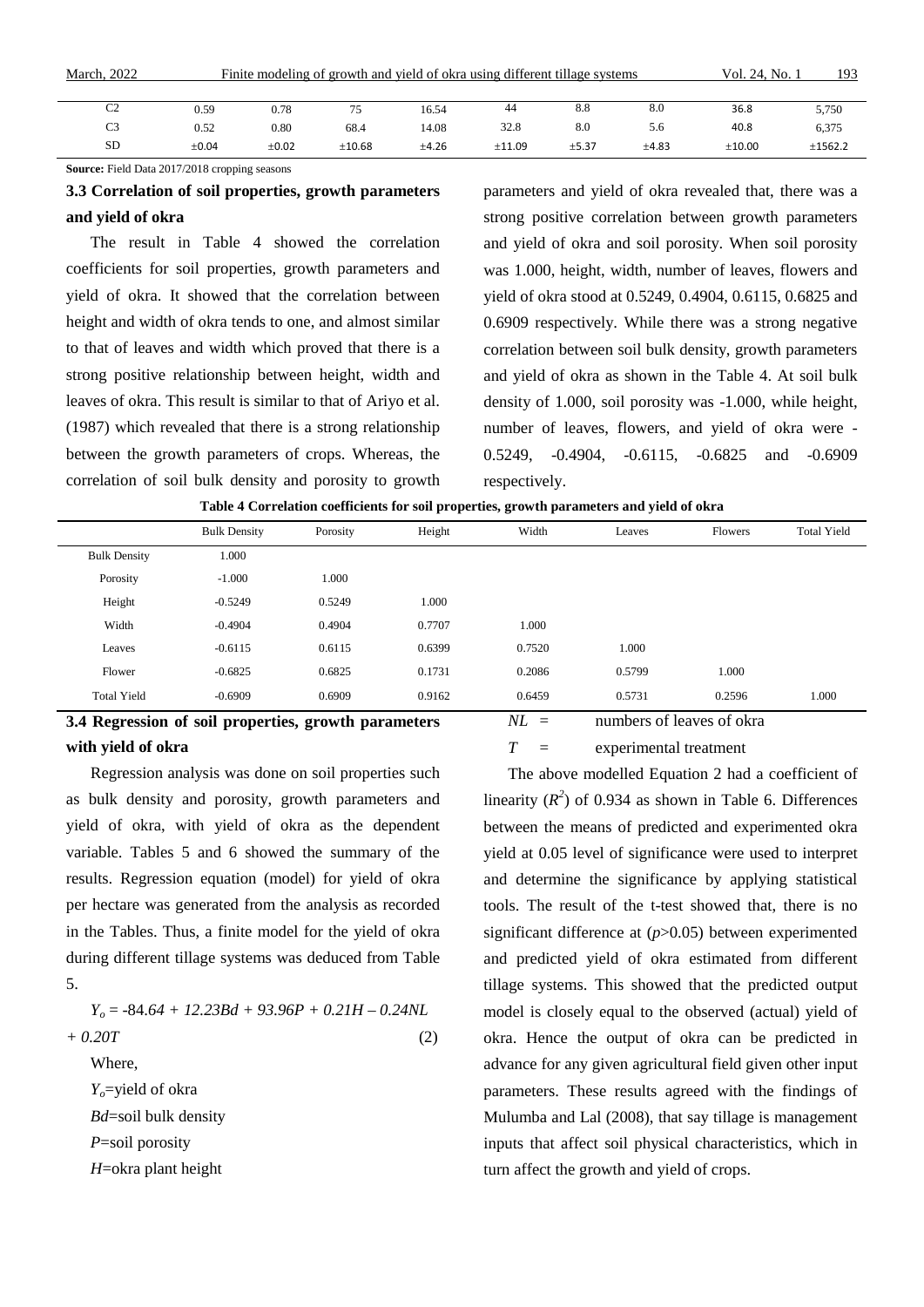|                     | Standardized<br><b>Unstandardized Coefficients</b><br>Coefficients<br>T<br>Std. Error<br>Beta<br>Beta |         |          |             |             | 95.0% Confidence Interval for Beta |         |  |
|---------------------|-------------------------------------------------------------------------------------------------------|---------|----------|-------------|-------------|------------------------------------|---------|--|
| Parameters          |                                                                                                       |         | Sig.     | Lower Bound | Upper Bound |                                    |         |  |
| (Constant)          | $-84.64$                                                                                              | 124.391 |          | $-0.680$    | 0.545       | $-480.511$                         | 311.222 |  |
| <b>Bulk</b> density | 12.229                                                                                                | 47.091  | 0.206    | 0.260       | 0.812       | $-137.635$                         | 162.092 |  |
| Porosity            | 93.963                                                                                                | 124.816 | 0.623    | 0.753       | 0.506       | $-303.257$                         | 491.184 |  |
| Height              | 0.212                                                                                                 | 0.050   | 0.906    | 4.264       | 0.024       | 0.054                              | 0.370   |  |
| No leaves           | $-0.244$                                                                                              | 0.215   | $-0.271$ | $-1.137$    | 0.338       | $-0.928$                           | 0.440   |  |
| Treatment           | 0.201                                                                                                 | 0.483   | 0.070    | 0.416       | 0.705       | $-1.337$                           | 1.739   |  |

| <b>Table 6 Model summary</b> |           |          |                          |                            |               |  |  |  |  |  |
|------------------------------|-----------|----------|--------------------------|----------------------------|---------------|--|--|--|--|--|
| Model                        |           | R Sauare | <b>Adjusted R Square</b> | Std. Error of the Estimate | Durbin-Watson |  |  |  |  |  |
|                              | $0.966^a$ | 0.934    | 0.823                    | .05255                     | 1.165         |  |  |  |  |  |

Note: a. Predictors: (Constant), Trment, No. leaves, Bulk density, Height, Porosity

b. Dependent Variable: Yield of okra

#### **4 Conclusions**

Field experiment conducted was aimed to model the okra growth and yield using different tillage systems. Data were collected and analysed. Results obtained showed a negative correlation between growth parameters, okra yield and soil bulk density. While soil porosity had a positive correlation with growth parameters and okra yield. okra yield was higher in conventional and conservative tillage than in zero tillage. Finite modelled equation with coefficient of linearity,  $(R<sup>2</sup>)$  of 0.934 on the yield of okra using different tillage systems was generated from the regression analysis, revealing predicted output closely equal to the observed yield of okra. The yield of okra can be predicted during cultivation provided soil physical properties and growth parameters of okra are known. It is recommended that conventional and conservative tillage systems should be practiced for improvement in the production of okra fruits in sandy loam soil.

#### **References**

- Adekiya, A. O., T. M. Agbede, C. M. Aboyeji, K. A. Adegbite, O. Dunsin, T. A. Adekanye, and C. O. Aremu. 2019. Soil properties, okra performance and nutrient compositions as affected by tillage and maize cob ash. *Journal of Crop Science and Biotechnology*, 22(2): 113-122.
- Afolayan, S. O., M. O. Oladapo, F. O. Olaosebikan, and E. F. Muibi. 2010. Effects of tillage systems and four fertilizer rates on growth parameters and fruit yield of okra (*Abelmoscus esculentus*) and pepper (*Capsicum annum*). *World Journal of Agricultural Sciences*, 6(1): 23-28.
- Agba, O. A., B. N. Mbah, J. E. Asiegbu, and I. B. Adinya. 2011. Effects of spacing on the growth and yield of okra (Abelmochus Esculentus) in Obubra, Cross River State. *Global Journal of Agricultural Sciences*, 10(1): 57-61.
- Agbede, T. M. 2013. Effect of tillage and oil palm bunch ash plus poultry manure on soil chemical properties, growth and ginger yield. *World Academy of Science, Engineering and Technology*. *International Journal of Agricultural and Biological Engineering*, 7(7): 481-488.
- Aikin, S. H. M., and J. J. Afuakwa. 2010. Effect of four different tillage practices on cowpea performance. *World Journal of Agricultural Science*, 6(6): 644-651.
- Akintoye, H. A., A. G. Adebayo, and O. O. Aina. 2011. Growth and yield response of okra incorporated with live mulches. *Asian Journal of Agricultural Research*, 5(2): 146-153.
- Allmaras, R. R., and R. H. Dowdy. 1985. Conservation tillage system and their adoption in the United State. *Soil Tillage Research,* 5(2): 197-222.
- Ariyo, O.J., Aken'ova, M.E. & Fatokun, C.A. 1987. Plant character correlations and path analysis of pod yield in okra (*Abelmoschus esculentus*). *Euphytica* 36, 677–686. https://doi.org/10.1007/BF00041518.
- Arman, K. 1997. Effect of different tillage system on soil properties and wheat yield in middle Anatolia. *Soil and Tillage Research*, 40(3-4): 201-207.
- *ASAE Standards*. 2005. EP291-3. Terminologies and definitions for soil tillage and soil tools relationship. St. Joseph, Mich.: ASAE.
- Bello, R. S., E. P. Onyeanula, and E. U. Nebo. 2020. Modification and performance evaluation of a dual-function okra processing device. *CIGR Journal*, 22(1): 76-84.
- Black, G. R., and K. H. Hartge. 1986. Bulk density. In *Methods of Soil Analysis. Part I. Physical and Mineralogical Methods*. **2nd ed.** ed. A. Klute, Agronomy No. 9 (part I), 363-375. Madison, Wisconsin: SSSA and ASA.
- Brady, N., and R. Weil. 2002. *The Nature and Properties of Soil.* **13th ed**. Upper saddle River New Jersey: Prentice Hall.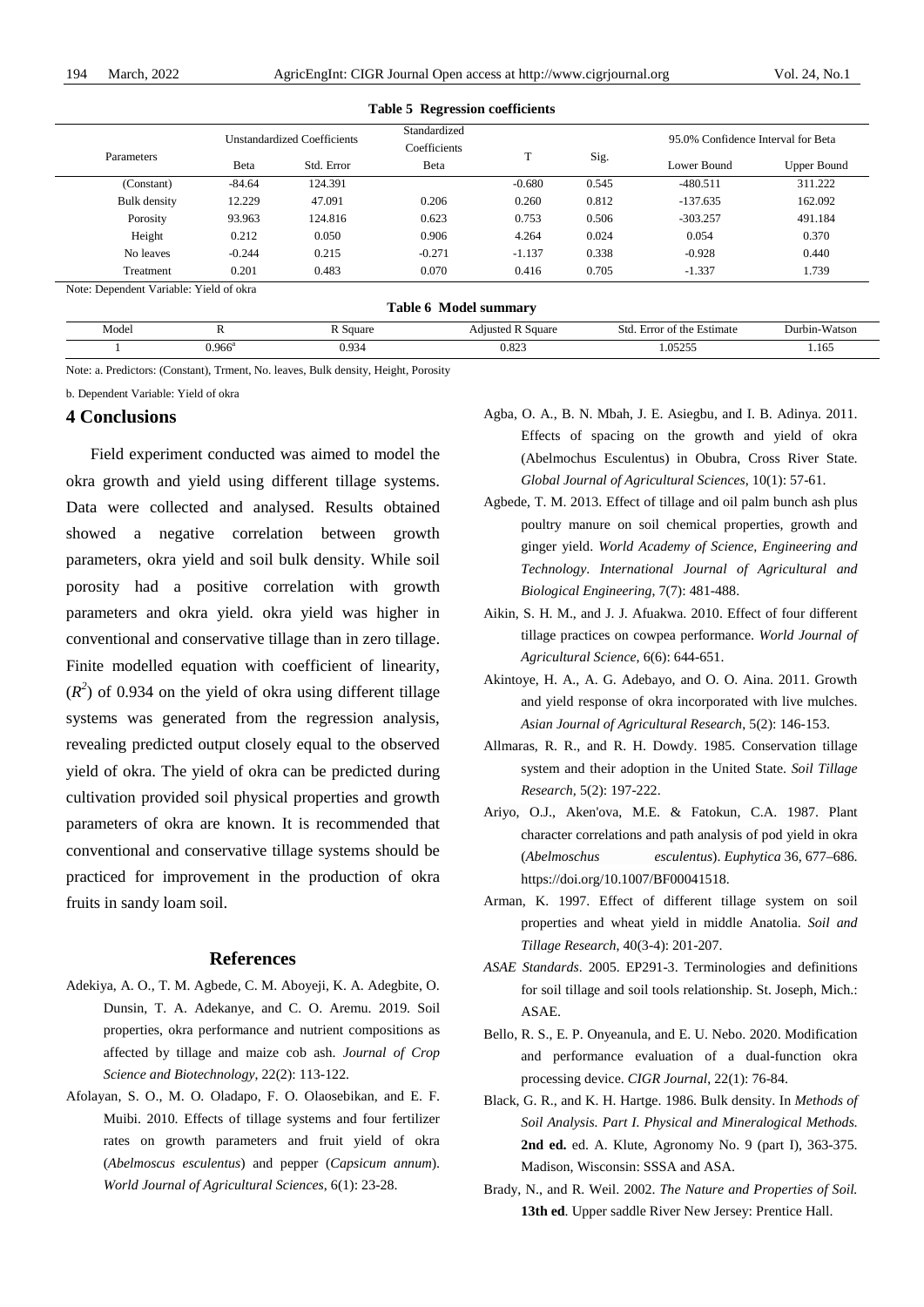- Bremmer, J. M. 1996. Total nitrogen. In *Methods of Soil Analysis Pact 3-Chemical Methods SSSA Book Series 5*, ed. D. L Spark, 1085-1122. Madison, Wisconsin: Soil Science Society of America.
- Carter, M. R. 2002. Soil quality for sustainable land management: organic matter and aggregation interactions that maintains soil functions. *Agronomy Journal*, 94(1): 38-47.
- CRADP. Cross River Agricultural Development Project 1992. Report on Wetlands of Cross River State, Nigeria. 115pp.
- Demir, I. 2001. Variation in shoot and root characteristics and their association with drought tolerance in lentil landraces. *Scientia Horticulturae*, 89: 1-7.
- Dilruba, S., M. Hassanuzzaman, R. Karim, and K. Nahar. 2009. Yield response of okra to different sowing times and application of growth hormones. *Journal of Horticultural Science and Ornamental Plants*, 1(1): 10-14.
- Dupriez, H. and P. de Leaner 1989. *African Gardens and Orchards. Growing vegetables and Fruits. Macmillan in association with Terres et Vie and CTA (London)*.
- FAO. 2009. FAOSTAT Statistical Database. Available at: https://faostat.fao.org. Accessed Accessed 21 November 2019.
- FAO. 2020. Better Yields For FAO-Supported Farmers Yield Outcomes from the 2019 Rainy Season Intervention-Northeastern Nigeria, Yield Assessment. Available at: https://reliefweb.int/report/nigeria/northeastern-nigeriabetter-yields-fao-supported-farmers. Accessed 17 March 2020.
- Faroof, A., R. Umar, A. Muhammad, and N. Mohammed. 2010. okra (hibiscus esculentus) seed oil biodiesel production applied energy. *Applied Energy*, 87(3): 779-785.
- Gee, G. W., and J. W. Bauder. 1986. Particle size analysis. In *Method of Soil Analysis, Part 1-Physical and Mineralogical Methods SSSA Book Seria 5*, ed. A. Klute, 383-412. Madison, Wiscosin: SSSA and ASA.
- Hedayatipoor, A., and M. Y. Alamooti. 2020. Effect of conservative tillage on physical properties of soil and yield of rainfed wheat. *CIGR Journal*, 22(1): 48-53.
- Khan, V.A., Stevens, C. & Brown, J.E. 1990 Early response of transplanted okra grown under Vispore® row cover and two types of polyethylene mulch. *Proc. Natl. Agr. Plastics Congr. pp22 28 32*.
- Kuo, S. 1996. Phosphorus. In *Methods of Soil Analysis: Part 3, SSSA Book Series No. 5*, ed. D. L. Sparks, 869-919. Madison: SSSA and ASA.
- Lal, R. 1991. *Encyclopaedia of Soil Science*. Bocaroton Fl: Taylor and Francis.
- Leonard, B. R., K. Torey, and R. L. Hutchinson. 2000. Influence of conservation tillage on cotton insect pest ecology: a case study with cotton aphid (aphis gossypii Glover.). In *Proc. 23rd Annual Southern Conservation Tillage Conference for*

*Sustainable Agriculture*, 43-44. Monroe Louisiana, June 19-21, 2000.

- Magdoff, O., and H. Van Es. 2000. *Building Soils for Better Crops*. **2nd ed**. Washington D. C.: Jarboe Printing.
- Mamkagh, A. M. A. 2009. Effect of tillage time and plastic mulch on growth and yield of okra (*Abelmoschus esculentus*) grown under rainfed conditions. *International Journal of Agriculture and Biology*, 11(4): 453-457.
- Manjula, E., and S. Djodiltachoumy. 2017. A model for prediction of crop yield. *International Journal of Computational Intelligence and Informatics*, 6(4): 298-305.
- Mitchell, J. P., G. S. Pettygrove, S. Upadhyaya, A. Shrestha, R. Fry, R. Roy, P. Hogan, R. Vargas, and K. Hembree. 2009. Classification of Conservation Tillage Practices in California Irrigated Row Crop Systems. Division of Agriculture and Natural Resources, University of California. Available at: [http://anrcatalog.ucdavis.edu.](http://anrcatalog.ucdavis.edu/)  Accessed February 16, 2020.
- Mulumba, L. A., and R. Lal. 2008. Mulching effect on selected soil physical properties. *Soil and Tillage Research*, 98(1):106-111.
- MWPS (MidWest Plan Service). 2000. *Conservation Tillage Systems and Management*. **2nd ed**. Ames: Iowa State University, MidWest Plan Service.
- Nelson, D. M., and L. E. Sommers. 1996. Total carbon, organic carbon and organic matter. In *Methods of Soil Analysis: Part 3, SSSA Book Series No. 5*, ed.: D. L. Sparks, 961- 1010. Madison: SSSA and ASA.
- Ngbede, S. O., H. N. Ibekwe, S. C. Okpara, and L. Adejumo. 2014. An overview of okra production, processing, marketing, utilization and constraints in Ayaragu in Ivo local government area of Ebonyi State, Nigeria. *Greener Journal of Agricultural Sciences*, 4(4): 136-143.
- Nkakini, S. O., and R. M. Davies. 2020. Mathematical model equation for tolerance of okra plant yield to soil densification. *International Journal of Research and Innovation in Applied Science*, V(I): 80-92.
- Odey, S. O., and S. I. Manuwa. 2016. Design steps of narrow tillage tools for draught reduction and increased soil disruption-a review. *CIGR Journal*, 18(1): 91-102.
- Odey, S. O., S. I. Manuwa, and T. Ewetumo. 2018. Development and performance evaluation of instrumented subsoilers in breaking soil hard-pan. *CIGR Journal*, 20(3): 85-96.
- Odey, S. O., S. I. Manuwa and O. C. Ademosun. 2014. Growth and yield response of soybean (ver tgx-1448-2e) to tractor traffic induced soil compaction in sandy clay soil of Akure, Nigeria. *Nigerian Journal of Soil Tillage Research*, 1(1): 62-74.
- Odey, S. O. 2018a. Overview of engineering problems of soil compaction and their effects on growth and yields of crops. *European Journal of Advances in Engineering and*